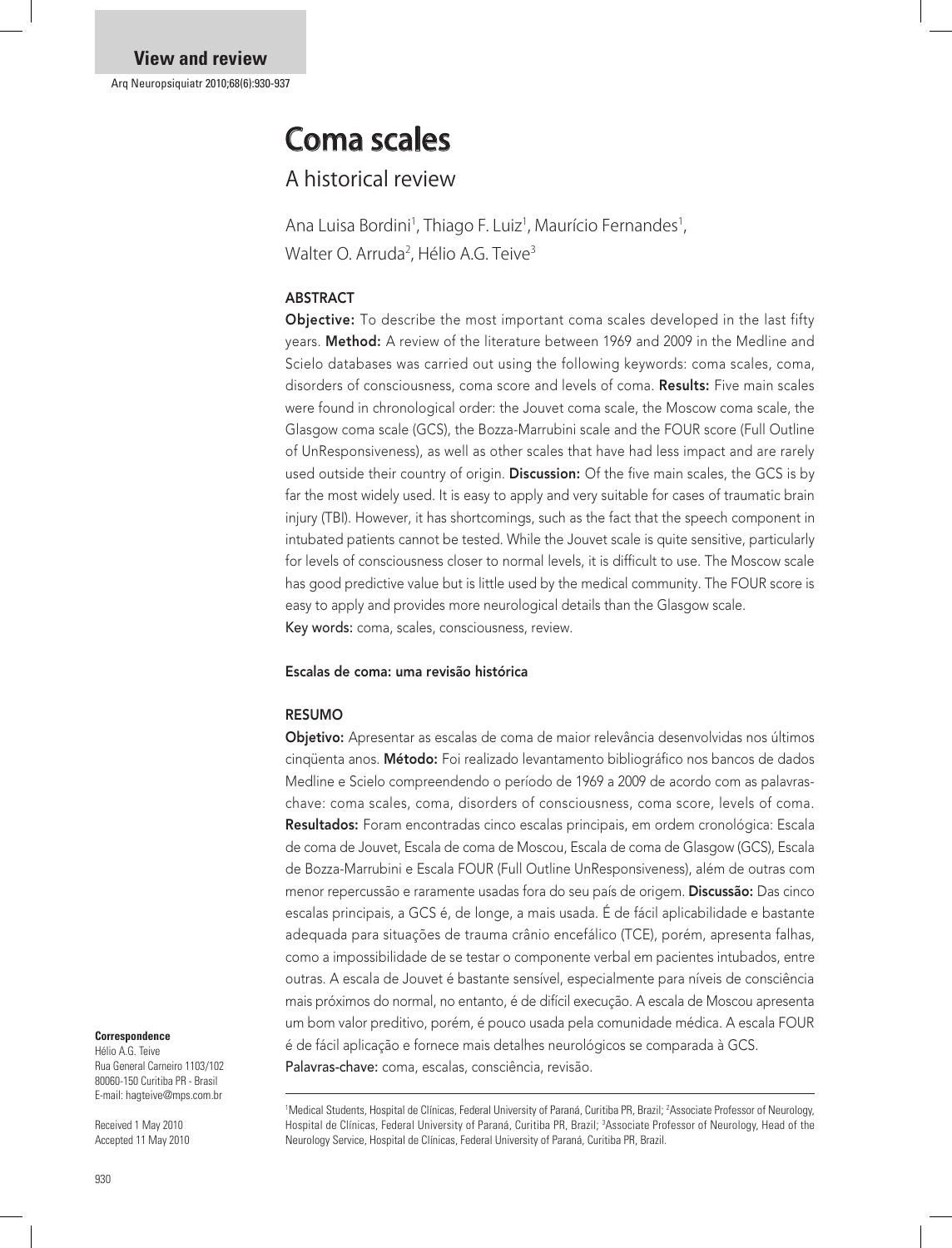The state of consciousness is characterized by the ability to get in contact with reality, to recognize objects that are part of it and to interact with it. Consciousness has two main components: wakefulness and content. The first relates to the degree of consciousness, i.e., it represents a quantitative aspect. The second, on the other hand, is a qualitative aspect and is made up of functions mediated by the cortex; these include cognitive abilities such as attention, sensory perception, explicit memory, language, the execution of tasks, temporal and spatial orientation and reality judgment. There can be wakefulness without the content of consciousness, as occurs in the vegetative state. However, the content of consciousness can only exist in the wakeful state $1,2$ .

Although the neurological and anatomical aspects of consciousness have been exhaustively studied, many aspects remain unexplained. Wakefulness is related to the reticular activating system, a structure that originates in the tegmentum of the pons and mesencephalon and has projections into the diencephalon and cortical areas. The content of consciousness, on the other hand, depends on various cortical structures and their subcortical connections $1,3$ .

The spectrum of alterations in the level of consciousness varies progressively from obtundation, through delirium, torpor and stupor to coma. The last of these is the complete absence of wakefulness and content of conscience, which manifests itself as a lack of response to any kind of external stimuli<sup>1</sup>. A comatose state usually occurs in two circumstances: diffuse or extensive involvement of both hemispheres of the brain and situations in which there is a lesion in the brainstem<sup>1,2</sup>. Unilateral focal lesions very rarely lead to  $coma<sup>1,4</sup>$ . Coma can be caused by structural lesions (lesions of the central nervous system, such as ischemic and hemorrhagic lesions) or nonstructural ones (such as exogenous intoxication and metabolic  $disorders)$ <sup>1,3</sup>. It is potentially fatal and must be investigated quickly and systematically using a standardized neurological examination<sup>3</sup>. Certain clinical parameters can be used to correlate the anatomical and physiological aspects of coma with its etiology, such as state of consciousness, respiratory rhythmicity, pupillary size, eye movements, motor response, cranial nerves responses, evidence of trauma in neck or head, and optic fundi abnormalities $3-8$ . Coma scales arose because of the need to standardize the language used and so make written and spoken communication of information related to coma between different health professionals easier. A further aim of coma scales is to provide a consistent system for following the evolution of the patient's level of consciousness. Lastly, they can also provide prognostic data, allowing treatment to be optimized and costs rationalized<sup>6-8</sup>.

The aim of this study is to carry out a historical analy-

sis of the most important and widely adopted coma scales developed in the last fifty years that have been of greatest importance and had the greatest impact.

### METHOD

The literature in the Medline and Scielo databases and in journals between 1969 and 2009 was reviewed using the keywords coma scales, coma, disorders of consciousness, coma score and levels of coma, as well as specific terms for each scale. Studies that described or validated the scales were chosen.

# RESULTS

We describe below the most important coma scales in the order in which they were published.

#### Jouvet scale

The Jouvet coma scale<sup>9</sup>, which was published in 1969, evaluates two parameters: perceptivity and reactivity. The parameter reactivity is divided into three categories: specific, non-specific and autonomic. Perceptivity includes a set of acquired responses, which depend on the integrity of the cortical function as well as that of the thalamocortical system. It is assessed by means of the following tests: [1] asking the patient to obey a written order; [2] asking the patient where they are and what the day, month and year are; [3] asking the patient to obey a verbal command. The individual can be classified in one of five categories: P1: No loss of consciousness, neurologically normal as far as level of consciousness is concerned. P2: This represents obtundation. Patients in this category are disoriented in time or space or are unable to obey a written command but can obey a verbal one. P3: This represents torpor. This category includes individuals with poor understanding of language. A verbal command needs to be repeated many times for it to be obeyed, and even then it is carried out slowly. Blinking reflex is normal. P4: Patients who only have the blinking reflex. P5: A complete absence of perception, indicating an organic or functional impairment of the cortical neurons<sup>9</sup>.

Reactivity is innate, or inborn, and is largely dependent on connections at the subcortical level. Non-specific reactivity is tested based on eye orientation and opening responses. If the patient has their eyes open, the examiner should say the patient's name out loud and observe whether the orienting response is present. If it is, the patient will first move their eyes in the direction of the sound and then their head. If the patient has their eyes closed, the examiner should call the patient's name out loud and observe whether there is an eye opening response (also known as the waking reaction). Based on this, the individual can be classified in one of three groups: R1: Positive orientation reaction with eyes open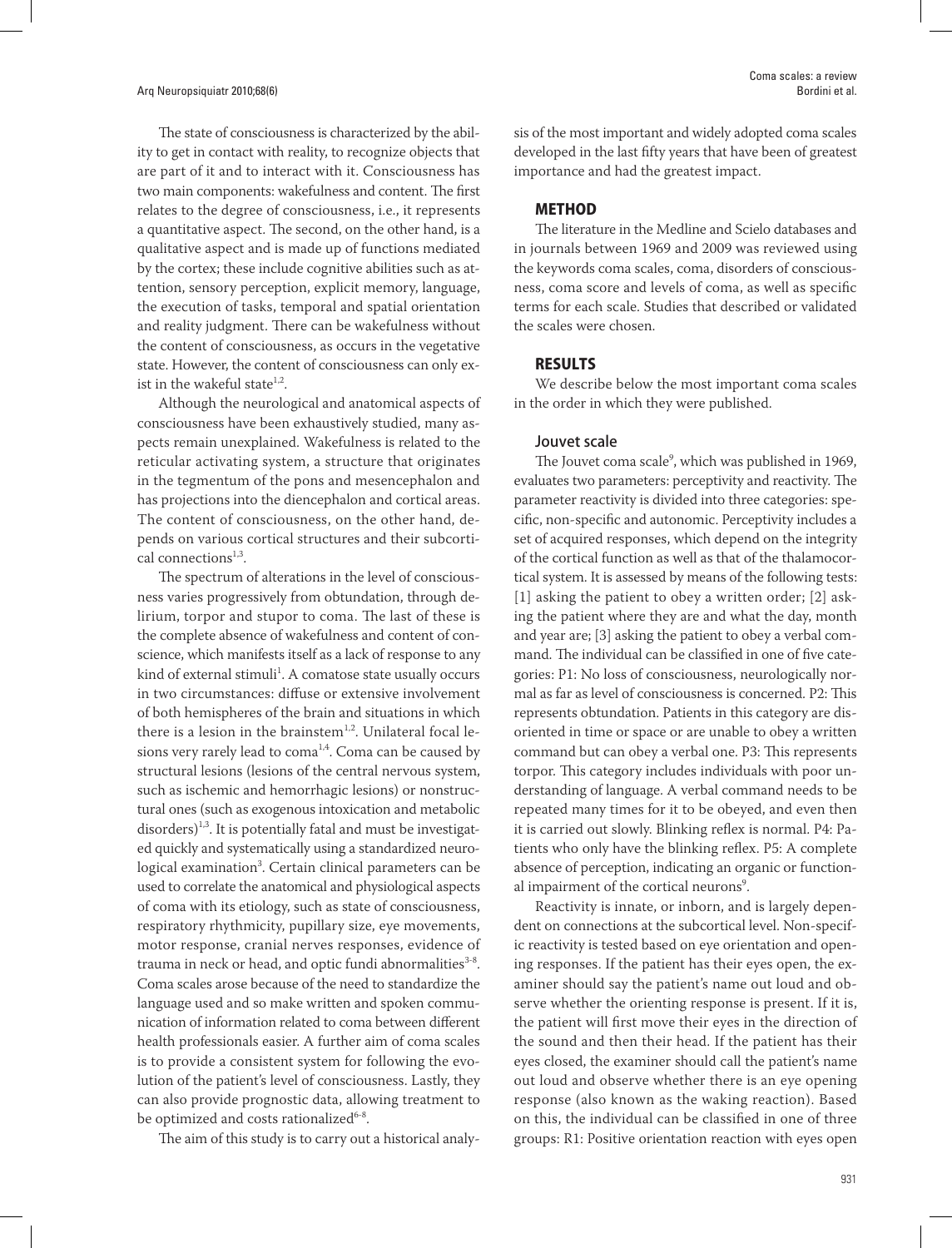and positive waking reaction if eyes are closed. R2: Eye opening but loss of orientation reaction with eyes open. R3: Loss of eye opening response<sup>9</sup>.

Patient response to pain can be divided into four categories: D1: Normal response. Characteristic facial mimic, possibly with crying and limb withdrawal. D2: Loss of facial and vocal response to pain. Waking reaction when stimulated during sleep still present. Limb withdrawal. D3: Only  $\lim b$  withdrawal. D4: Absence of any response to pain $^9$ .

Autonomic reactivity provides an assessment of the autonomous nervous system response to painful stimuli. Response to pain causes a period of apnea followed by tachypnea. Heart rate may increase or decrease. There are frequent vasomotor changes, causing rubor and sweating. Mydriasis is also common. This indicator can be used to include patients in one of two groups: V1: Autonomic responses to painful stimuli are present. V2: Absence of autonomic response to pain<sup>9</sup>.

Lastly, the classic (tendon, cutaneous and swallowing) reflexes are tested. The final score on this scale is obtained by adding the numbers after the letters for each item assessed. The overall score varies between 4 (P1R1D1V1) and  $14 \text{ (P5R3D4V2)}^9$ .

Based on the above classifications, his own clinical observations and other cases reported in the literature, JouArq Neuropsiquiatr 2010;68(6)

vet identified four states related to deep coma. The first of these is reactive apathic hypoperceptive syndrome, which covers individuals in whom perception is altered but not eliminated (P3-P4). Autonomic reactivity and autonomic functions are also normal. The response to a painful stimulus, however, is partially altered. The second state corresponds to hyperpathic-hypertonic aperceptivity syndrome, which is equivalent to decortication. There is no perception at all (P5), and reactivity is normal. The rigidity and flexor posturing found in decortication are present. The third state, areactive apathic normotonic aperceptivity syndrome, is characterized by deep coma, in which survival is limited to a few weeks. Perceptiveness is absent (P5) and non-specific reactivity is altered (R2-R3), as is response to pain (D2-D3). However, autonomic responses are normal, and in most cases there is no hypertonicity. Finally, the last state, areactive apathic and atonic aperceptivity syndrome, corresponds to brain death (Coma Dépassé) and only exists because of resuscitation techniques $\degree$  (Tables 1 and 2).

# Moscow scale

The Moscow coma scale was developed by the Institute for Research into Neurosurgery at the USSR Academy of Medical Sciences<sup>10</sup>. It consists of a quantitative

| Table 1. Levels of perceptivity in Jouvet's coma scale <sup>9</sup> . |                                       |                                  |                                     |                              |  |
|-----------------------------------------------------------------------|---------------------------------------|----------------------------------|-------------------------------------|------------------------------|--|
| Perceptivity                                                          | <b>Execution of</b><br>written orders | Orientation in<br>time and space | <b>Execution of</b><br>spoken order | <b>Blinking to</b><br>threat |  |
| P <sub>1</sub>                                                        | $^+$                                  | $^+$                             | $^+$                                | +                            |  |
| P <sub>2</sub>                                                        |                                       | $^{+}$                           | $^{+}$                              | $^{+}$                       |  |
| P <sub>3</sub>                                                        |                                       |                                  | $+/-$                               | $^{+}$                       |  |
| <b>P4</b>                                                             |                                       |                                  |                                     | $^+$                         |  |
| <b>P5</b>                                                             |                                       |                                  |                                     |                              |  |

Table 2. Levels of reactivity in Jouvet's coma scale<sup>9</sup>. .

| Unspecific reactivity | <b>Orientation reaction</b> | Eye opening reaction |                        |                    |
|-----------------------|-----------------------------|----------------------|------------------------|--------------------|
| R <sub>1</sub>        | $^{+}$                      | $^{+}$               |                        |                    |
| R <sub>2</sub>        |                             | $^{+}$               |                        |                    |
| R <sub>3</sub>        |                             |                      |                        |                    |
| Reactivity to pain    | Facial mimic                | Eye opening          | Limb withdrawal        |                    |
| D1                    | $^+$                        | $^{+}$               | $^{+}$                 |                    |
| D <sub>2</sub>        |                             | $^{+}$               | $^{+}$                 |                    |
| D <sub>3</sub>        |                             |                      | $^{+}$                 |                    |
| D <sub>4</sub>        |                             |                      |                        |                    |
| Autonomic reactivity  | Respiratory variation       | Vasomotor changes    | Cardiac rhythm changes | Pupil size changes |
| V <sub>1</sub>        | $^+$                        | $^{+}$               | $^{+}$                 | $^{+}$             |
| V <sub>2</sub>        |                             |                      |                        |                    |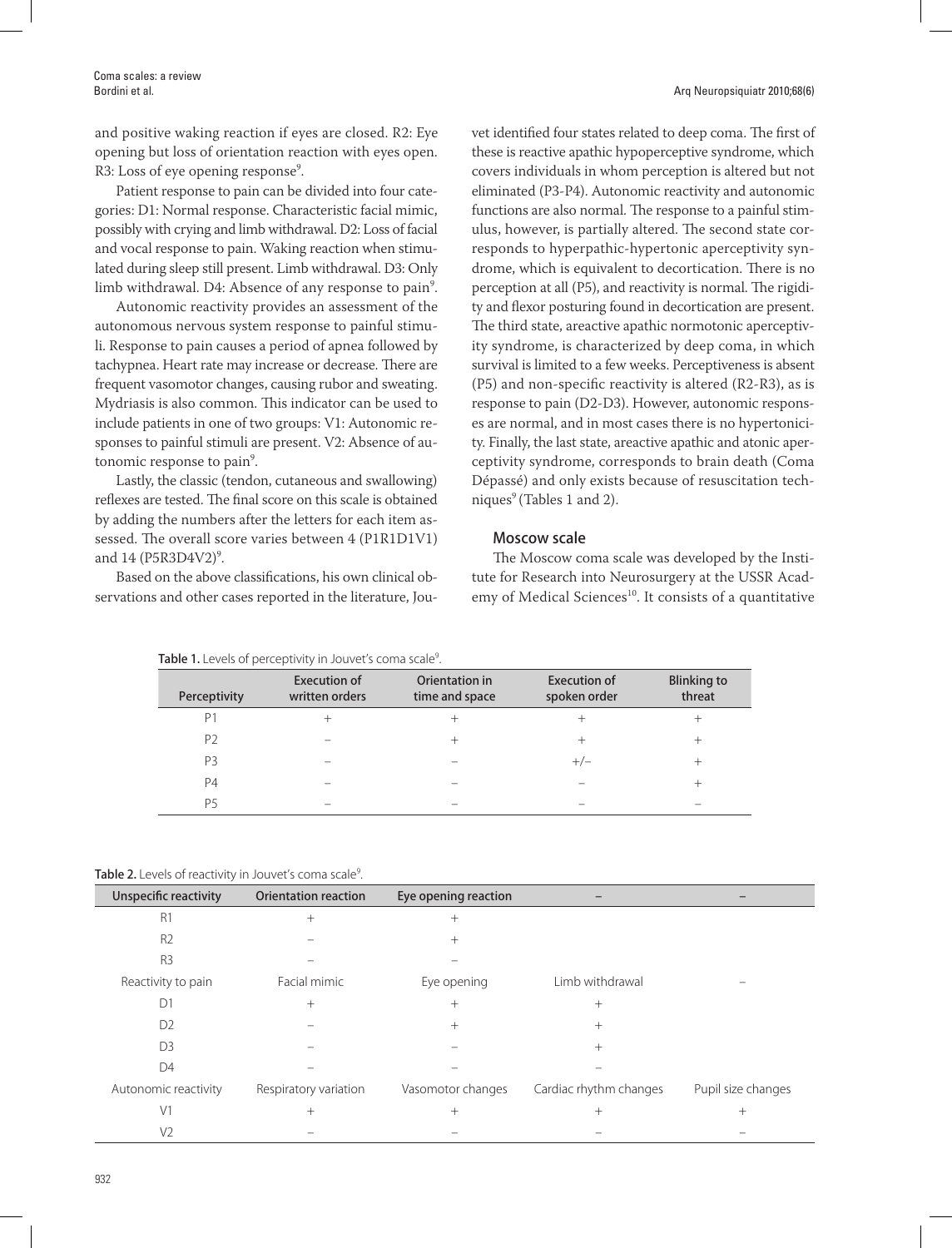scale for the findings of the neurological examination and a scale for classifying disorders of consciousness, thus allowing the findings of the examination to be correlated with certain clinical conditions.

It was shown in a study that there is a critical value corresponding to 15 points as all the patients in the study whose scores after assessment were less than this value died $^{10}$  (Tables 3 and 4).

# Glasgow coma scale (GCS)

The Glasgow coma scale (GCS) is extensively used throughout the world by physicians and other health professionals. Since its introduction in 1974<sup>11,12</sup>, it has proved to be particularly suitable for characterizing the severity of changes in consciousness, especially in patients suffering from traumatic brain injury. At the time the scale was published, the authors, Jennett and Teasdale, believed that the lack of guidelines for describing patients with altered consciousness caused difficulties with communication between different centers and also made it difficult to compare groups of patients treated using different methods<sup>14</sup>. Unlike Plum and Posner<sup>1</sup>, who concentrated on explaining precisely and accurately the diagnosis of stupor and coma, Jennett and Teasdale limited themselves to developing a practical method for obtaining an overall idea of the level of consciousness<sup>5</sup>.

The total score on the Glasgow scale is obtained by assessing the following three parameters: eye opening, best verbal response and best motor response. The score varies between 3 and 15 points, and values of 8 or less correspond to serious conditions requiring intubation $11,12$  (Table 5).

# Bozza-Marrubini scale

In 1983, Bozza-Marrubini reviewed the existing systems for classifying coma<sup>13</sup>. First, he separated them into systems using scales and those using scores. In systems in the former category (those using scales), the clinical parameters are considered to be dependent and continu-

Table 4. Moscow coma scale: classifications of consciousness levels<sup>10</sup>.

Table 3. Moscow coma scale: quantitative scale of alterations observed in neurological examination<sup>10</sup>.

| Findings in neurological examination     | Score |
|------------------------------------------|-------|
| Eye opening in response to sound or pain | 10    |
| Oculocephalic reflex                     | 10    |
| Obeys instructions                       | 8     |
| Answers to questions                     | 5     |
| Orientation in time and space            | 5     |
| Bilateral mydriasis absent               | 5     |
| Flaccidity absent                        | 5     |
| Respiration not disturbed                | 4     |
| Corneal reflex present                   | 4     |
| Patelar reflex present                   | 4     |
| Pupil reaction to light                  | 4     |
| Cough reflex                             | 3     |
| Skew deviation absent                    | 3     |
| Spontaneous movements                    | 3     |
| Movement to pain stimuli                 | 3     |
| Total                                    | 75    |

ous; for example, a verbal response cannot be viewed as separate from a motor response, as this would theoretically result in different levels of consciousness. In systems in the latter category (those using scores), this premise is no longer valid, as different aspects of the patient are analyzed, a score is assigned for each of these and the scores are then added to give a number corresponding to the patient's clinical condition. According to Bozza-Marrubini<sup>13</sup>, the correct approach would be to use a system of scales that meets the three following basic requirements: it favors a common language that overcomes the barriers of time, space and specialty; it allows a series of patients to be assessed therapeutically; and it provides a means of predicting the clinical outcome and thus determining how to allocate resources to those patients

|                            | Neurologics findings |                      |                            |                      |                 |                                     |        |
|----------------------------|----------------------|----------------------|----------------------------|----------------------|-----------------|-------------------------------------|--------|
| <b>Consciousness level</b> | <b>VOR</b>           | Open eyes<br>to pain | <b>Follows</b><br>commands | Answers<br>questions | <b>Oriented</b> | Non reactive<br>bilateral mydriasis | Atonia |
| Total conscious            | $^{+}$               | $^{+}$               | $^{+}$                     | $^{+}$               | $+$             |                                     |        |
| Moderate torpor            | $^{+}$               | $^{+}$               | $^{+}$                     | $^{+}$               |                 |                                     |        |
| Deep torpor                | $^{+}$               | $^{+}$               | $^{+}$                     |                      |                 |                                     |        |
| Vegetative state           | $^{+}$               | $^{+}$               |                            |                      |                 |                                     |        |
| Moderate coma              | $^{+}$               |                      |                            |                      |                 |                                     |        |
| Deep coma                  |                      |                      |                            |                      |                 |                                     |        |
| Irreversible coma          |                      |                      |                            |                      |                 | $^{+}$                              |        |

VOR: vestibulo-ocular reflex.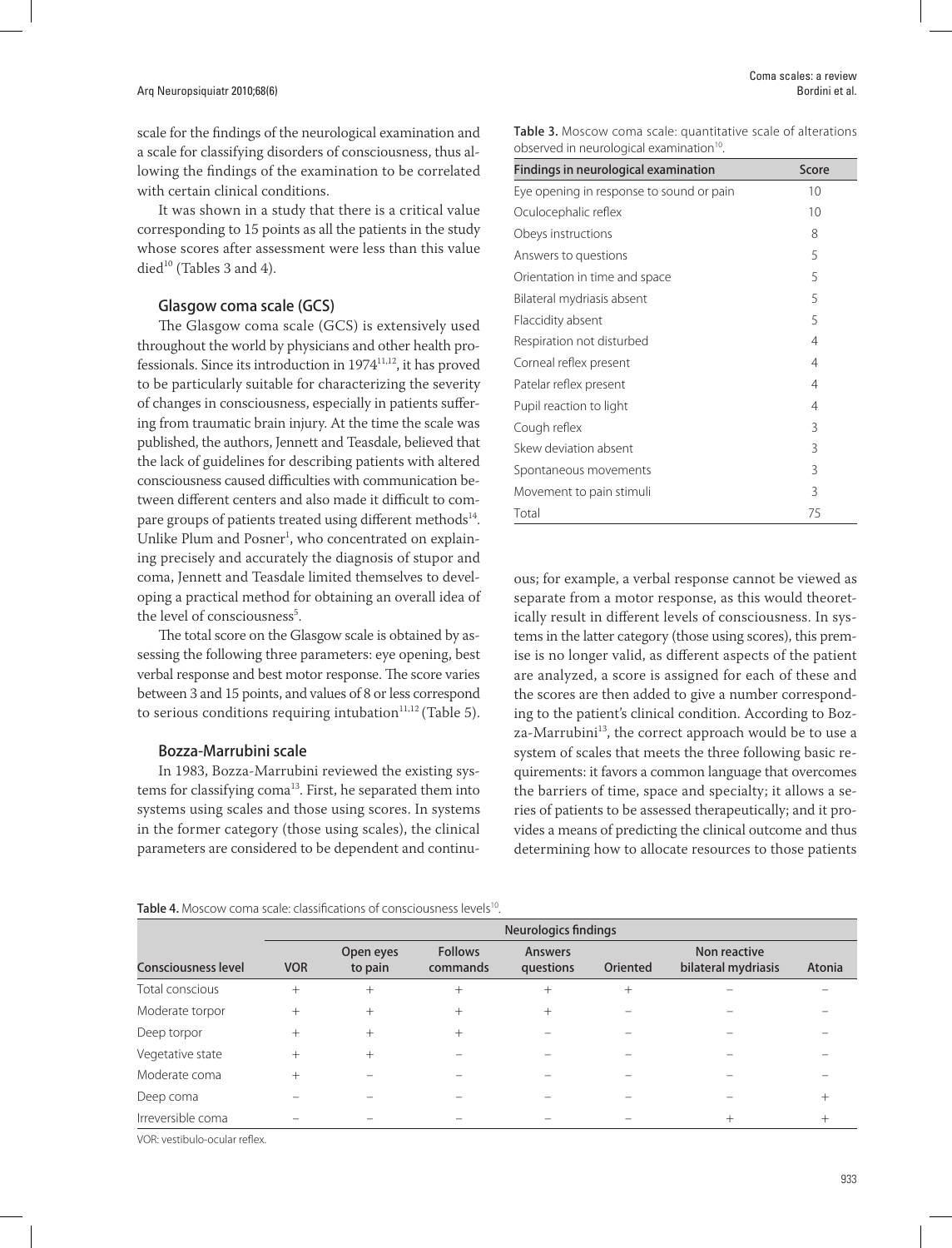#### Table 5. Glasgow coma scale<sup>11</sup>.

| Clinical parameter   |                         |                                         | <b>Points</b>   |
|----------------------|-------------------------|-----------------------------------------|-----------------|
| Eyes                 | Open                    | Spontaneously                           | 4               |
|                      |                         | To verbal command                       | 3               |
|                      |                         | To pain                                 | 2               |
|                      | No response             |                                         |                 |
| Best motor response  | To verbal command       | Obeys                                   | 6               |
|                      | To painful stimulus     | Localizes pain                          | 5               |
|                      |                         | Flexion withdrawal                      | 4               |
|                      |                         | Flexion abnormal (decorticate rigidity) | 3               |
|                      |                         | Extension (decerebrate rigidity)        | 2               |
|                      |                         | No response                             |                 |
| Best verbal response | Oriented                |                                         | 5               |
|                      | Confused                |                                         | 4               |
|                      | Inappropriate speech    |                                         | 3               |
|                      | Incomprehensible speech |                                         | 2               |
|                      | No response             |                                         |                 |
| Total                |                         |                                         | $(3-15$ points) |

#### Table 6. Bozza-Marrubini's scale<sup>13</sup>.

| Level/reactivity reflexes | Reactivity to voice | Reactivity to pain      | Brain stem reflexes (VOR/LR)         |
|---------------------------|---------------------|-------------------------|--------------------------------------|
|                           | Answers             | Localizes               | Present                              |
|                           | Obeys               | Localizes               | Present                              |
| 3                         | No response         | Localizes               | Present                              |
| 4                         | No response         | Flexion                 | Present                              |
| 5                         | No response         | Extension               | Present                              |
| 6                         | No response         | Any type or no response | Both absent or VOR disconjugate only |
|                           | No response         | None                    | Both absent                          |

VOR: vestibulo-ocular reflex; LR: pupillary reflex.

who have the greatest chance of benefitting from them<sup>23</sup>. Based on this, he proposed a system of scales made up of 7 levels for classifying organic brain damage, which are described as: [1] The highest level, in which the patient is able to speak and obey commands, obviously not intubated; [2] Patient obeys commands. Eye opening is therefore only one criterion and can be substituted by a similar one if, for example, the patient has an eyelid edema that makes eye opening impossible; [3] Patient is able to locate pain; [4] From this level on, the patient is no longer able to locate a painful stimulus but responds to it with abnormal flexion; [5] Limb extends abnormally in response to pain; [6] From this level on, there is no brainstem reflex or only disconjugate vestibulo-ocular reflex, which does not happen in the levels above. In addition, there is no pattern of response to painful stimuli or no response. Stage preceding brain death; [7] Complete absence of response

to pain, and no brainstem reflex. Stage corresponding to brain death $^{13}$  (Table 6).

### Full Outline UnResponsiveness - FOUR Score

In 2005, Wijdicks et al. published a new coma scale, the FOUR score<sup>14</sup>. It involves assessment of the following four components, each on a scale with a maximum of four: eye response, motor response, brainstem reflexes and respiration. This scale is able to detect conditions such locked-in syndrome and the vegetative state, which are not detected by the GCS.

When assessing eye response, the best of three attempts is used. E4 indicates at least three voluntary movements in response to the examiner's commands (for example, asking the patient to look up, look down and blink twice). If the patient's eyes are closed, the examiner should open them and observe whether they track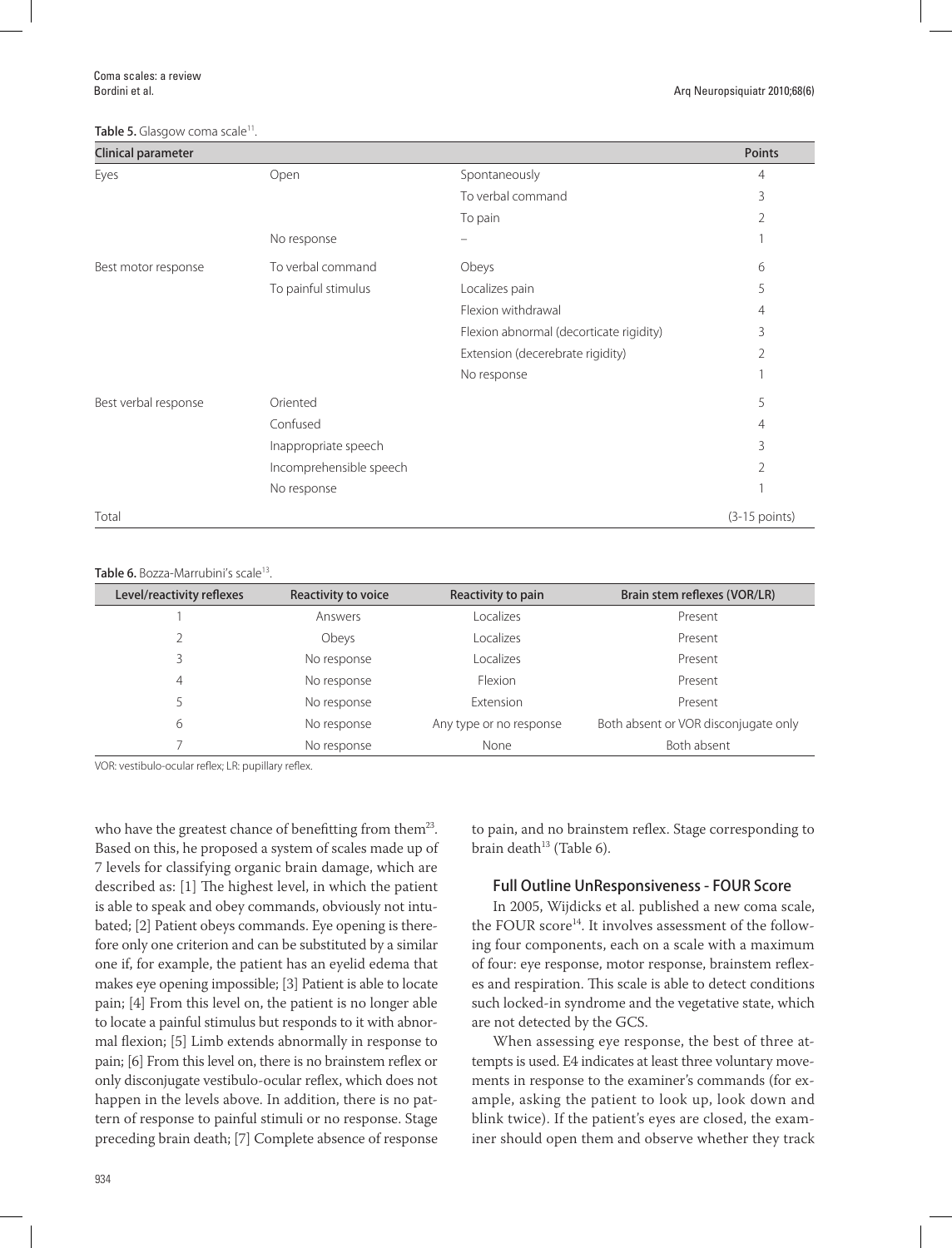|                    | <b>Findings</b>                                          | Score          |
|--------------------|----------------------------------------------------------|----------------|
| Eye response       | Eyelids open or opened, tracking, or blinking to command | 4              |
|                    | Eyelids open but not tracking                            | 3              |
|                    | Eyelids closed but open to loud voice                    | 2              |
|                    | Eyelids closed but open to pain                          |                |
|                    | Eyelids remain closed with pain                          | 0              |
| Motor response     | Makes sign (thumbs-up, fist, or peace sign)              | $\overline{4}$ |
|                    | Localizing to pain                                       | 3              |
|                    | Flexion response to pain                                 | 2              |
|                    | Extension response to pain                               |                |
|                    | No response to pain or generalized myoclonus status      | $\Omega$       |
| Brainstem reflexes | Pupil and corneal reflexes present                       | $\overline{4}$ |
|                    | One pupil wide and fixed                                 | 3              |
|                    | Pupil or corneal reflexes absent                         | 2              |
|                    | Pupil and corneal reflexes absent                        |                |
|                    | Absent pupil, corneal, and cough reflex                  | 0              |
| Respiration        | Not intubated, regular breathing pattern                 | 4              |
|                    | Not intubated, cheyne-stokes breathing pattern           | 3              |
|                    | Not intubated, irregular breathing                       | 2              |
|                    | Breathes above ventilator rate                           |                |
|                    | Breathes at ventilator rate or apnea                     | 0              |

| Table 7. Full Outline of UnResponsiveness - FOUR Score <sup>14</sup> . |  |
|------------------------------------------------------------------------|--|
|------------------------------------------------------------------------|--|

a moving object or the examiner's index finger. If one of the eyes is affected by eyelid edema or trauma, the response of the healthy eye alone may be used. If there are no horizontal movements, check for vertical movements. E3 indicates the absence of any tracking movement with eyes open. E2 indicates eye opening in response to a loud sound, and E1 corresponds to eye opening in response to a painful stimulus. E0 indicates no eye opening even after a painful stimulus $^{14}$ .

Motor response is assessed preferably at the upper extremities. A test is performed to determine if the patient is able first to abduct their thumb and simultaneously flex their four fingers (thumbs up), flex their fingers and thumb together (fist) and then extend just their index and middle fingers (V sign). If they are able to do this, the patient is classified as M4. If the patient's only response is localization to pain, they are classified as M3. Flexor response to pain is classified as M2, extensor response as M1 and a complete lack of response or generalized myoclonus status is classified as  $MO<sup>14</sup>$ .

The brainstem reflexes tested are the pupillary and corneal reflexes. The corneal reflex is tested by applying two or three drops of sterile saline solution from a distance of 4 to 6 inches (to minimize corneal trauma as a result of repeated examinations). Cotton swabs can also be used. When both (pupillary and corneal) reflexes are absent, the cough reflex is also tested. B4 indicates the presence of pupillary and corneal reflexes. B3 indicates that one of the pupils is wide and fixed. B2 indicates the absence of one of the reflexes. B1 corresponds to the absence of both reflexes. B0 indicates that all the reflexes are absent, including the cough reflex $14$ .

For respiration, non-intubated patients with a normal breathing pattern are classified as R4, non-intubated patients with a Cheyne-Stokes breathing pattern as R3 and non-intubated patients with an irregular breathing pattern as R2. Patients on mechanical ventilation are classified in R1 if they are breathing above the ventilator rate (indicating that the respiratory center is still working) and in R0 if they are breathing at the ventilator rate or have apnea<sup>14</sup>.

If the patient scores zero in all the categories, the examiner should consider the possibility of a diagnosis of brain death $14$  (Table 7).

### **DISCUSSION**

Coma scales have been developed throughout the world to standardize both the communication between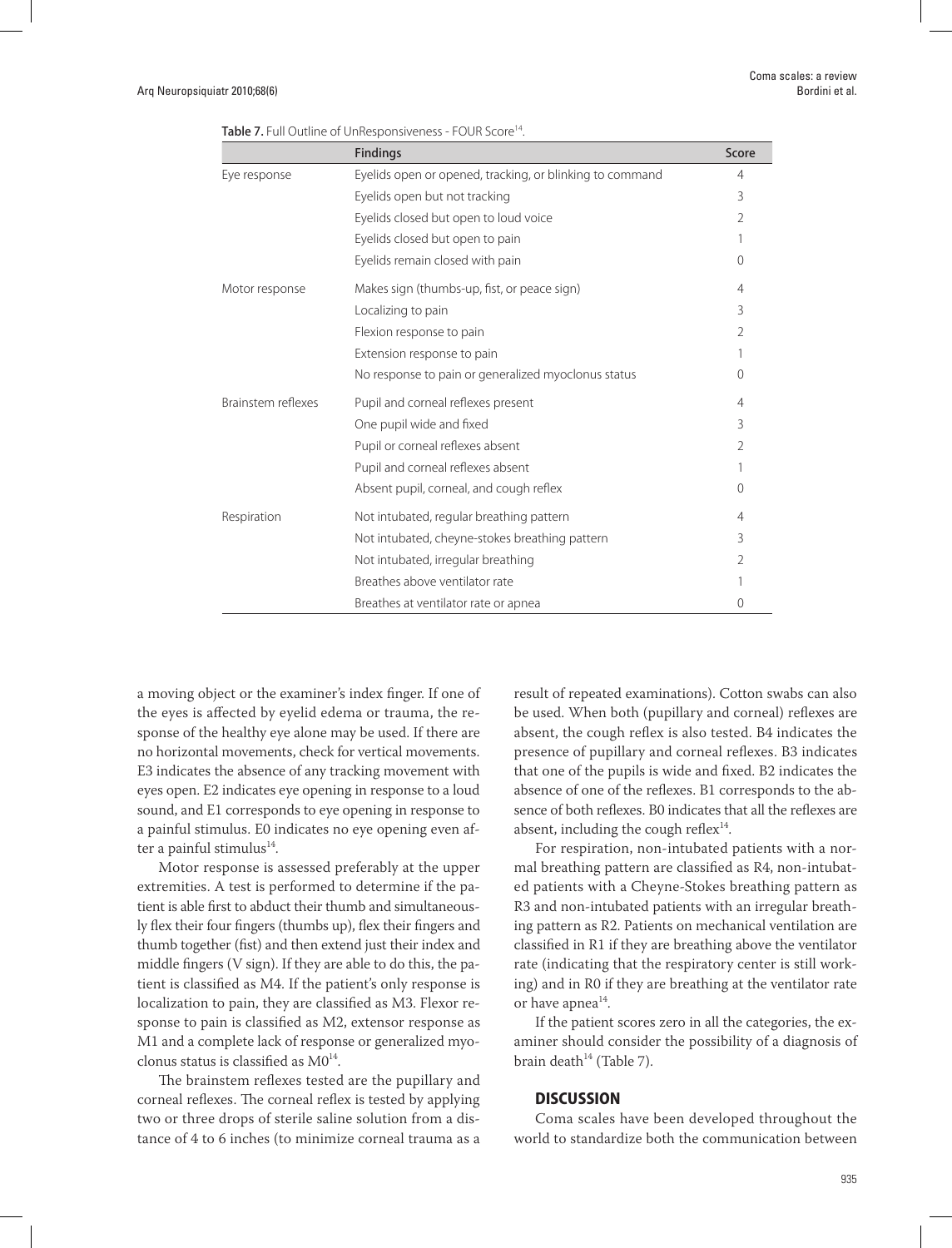members of health teams and the assessment of the clinical evolution of severely affected patients. By far the most commonly used scale is the Glasgow coma scale. Various other scales have been developed, some of which are seldom used outside their country of origin $14$ . Examples of these are the Innsbruck coma scale<sup>6</sup> and the Japanese scale<sup>15</sup>. They all generally involve assessing the patient and awarding a score that gives an overall idea of their level of consciousness.

The main advantage of the Jouvet scale is that it allows anatomo-clinical correlations to be established. However, the scale is complex, difficult to use and time-consuming and thus unsuitable for emergencies such as TBI. Compared with the Glasgow scale, it is more sensitive for levels of consciousness that are close to normal.

The Moscow scale is rarely used nowadays. Only one paper about this scale was found in our review of the literature<sup>10</sup>. In the study described in the paper, 58 traumatic brain injury (TBI) victims with Glasgow scores of three were also assessed with the Moscow scale. Of these 58 patients, only 69% died, whereas all those who had scores of less than 15 on the Moscow scale died. This finding led to the definition of a critical value of 15 points, below which the prognosis is brain death. The study concluded that the Moscow scale has good predictive value<sup>10</sup>.

The Glasgow scale was developed using simple parameters for the specific purpose of allowing less experienced doctors and other health professionals to produce an accurate report of a patient's state of consciousness. Nevertheless, it has become the target of various criticisms in recent decades, and a number of studies have already described its strengths and weaknesses<sup>5</sup>. Eye opening, for example, is considered to indicate wakefulness, but it should be remembered that eye opening does not mean that the content of consciousness is intact (as in a persistent vegetative state). The fact is that the Glasgow scale does not provide either a sufficient number of or suitable tools to cover the whole spectrum of changes in consciousness. Rather, it is limited to diagnosis of the state of coma and does not allow more precise distinctions between the other states of consciousness to be made.5 Because of this its usefulness for inferring a prognosis is limited, especially in patients with intermediate scores. As it lacks precision, the Glasgow scale is not suitable for monitoring changes of certain magnitudes in the state of consciousness<sup>5,14,16,17</sup>.

In addition, Jennett and Teasdale specified that the score should be calculated based on examination of the patient six hours after the traumatic brain injury<sup>18</sup>. Patients with TBI are stabilized much sooner, and neuromuscular blocking drugs are often used to make it easier to transport and intubate agitated patients. All these circumstances interfere in the validity of the initial score obtained $19-21$ .

Another problem when applying the Glasgow scale is that the verbal component cannot be tested in intubated patients. Some physicians use the lowest score possible<sup>1</sup>, while others infer the verbal response based on other findings of the neurological examination. Furthermore, abnormal brainstem reflexes, altered breathing patterns or the need for mechanical ventilation can indicate the severity of the coma, but the Glasgow scale does not cover these parameters $^{14}$ .

The Bozza-Marrubini scale was an attempt to combine the standardized language of the Glasgow scale with exact descriptions of each clinical level. It is worth highlighting the efforts made by Bozza-Marrubini to find alternative ways to assess the same item, as in the case of the response to a verbal command, where the commands can include the alternatives "close your eyes" and "stick your tongue out", as seen in level 2 of the scale.<sup>13</sup>

Lastly, the FOUR score is easy to use and provides more neurological details than the Glasgow score, partly because it includes brainstem reflexes. Another advantage is that it allows different stages of herniation and other disorders such as locked-in syndrome and the vegetative state to be identified. It does not include verbal response and therefore has a higher predictive value for patients in intensive care<sup>14</sup>. A recent study showed that the scale can be used successfully by different professionals from outside the field of neurosciences $22$ .

Although scales are of tremendous importance in assessing disorders of consciousness, it should be stressed that instruments intended to assess something as complex as consciousness naturally have certain limitations. For some authors the items on a scale and the values assigned to them are still not able to consistently specify and quantify in all possible clinical coma situations the extent to which the various cerebral cortical functions related to the level of consciousness have been affected<sup>1,5,7,14</sup>.

ACKNOWLEDGMENTS – We would like to thank Professor Elvira Kim (Languages Department of Federal University of Paraná) for translation of reference 10.

#### **REFERENCES**

- 1. Posner JB, Saper CB, Schiff ND, Plum F. Plum F, Posner JB. Diagnosis of Stupor and Coma. 4<sup>th</sup> edition. Contemporary Neurology Series. Oxford University Press, New York, 2007.
- 2. Bateman D. Neurological assessment of coma. J. Neurol Neurosurg Psychiatry 2001;71(Suppl 1):S13-S17.
- Stevens RD, Bhardwaj A. Approach to the comatose patient. Crit Care Med 2006;34:31-41.
- 4. Liao YJ, So YT. An approach to critically ill patients in coma. West J Med 2002;176:184-187.
- 5. Segatore M, Way C. The Glasgow coma scale: time for change. Heart Lung 1992;21: 548-557.
- 6. Benzer A, Mittrtschiffthaler G, Marosi M, et al. Prediction of non-survival after trauma: Innsbruck Coma Scale. Lancet 1991;338: 977-978.
- 7. Muniz ECS, Thomaz MCA. Utilização da escala de coma de Glasgow e escala de Jouvet para avaliação do nível de consciência. Rev Esc Enf USP 2007;2: 287-303.